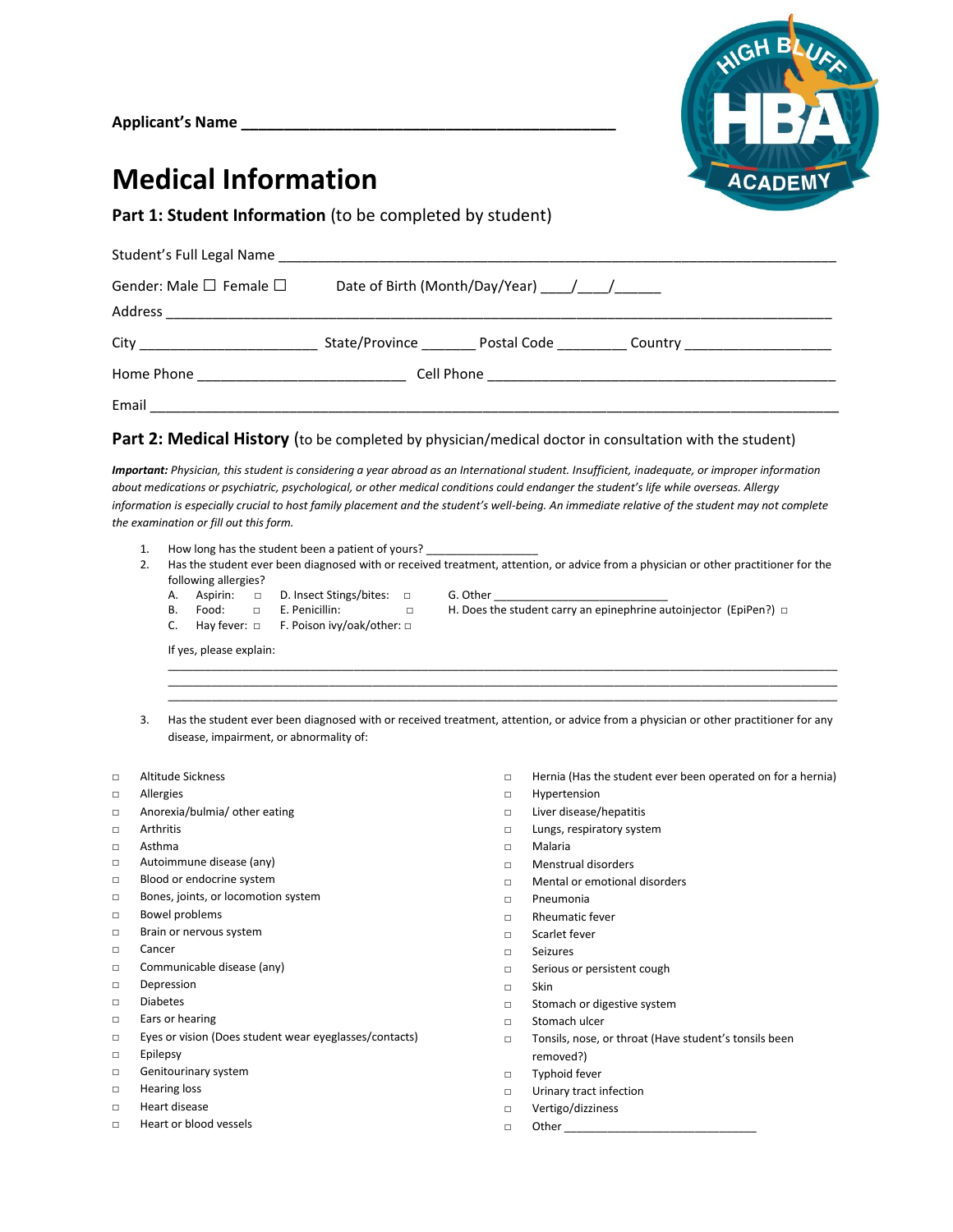#### 4. Has the student:

- □ Had any surgical operation not covered in questions 2 or 3 or been hospitalized or treated for any other condition not covered in question 2 or 3?
- □ Taken any prescribed medication in the past six months?
- □ Ever used heroin, cocaine, marijuana or other hallucinogens, amphetamines, or other street drugs?
- □ Ever received treatment for or advice about a problem with alcohol or drug use, either from a physician or other practitioner or an organization that assists those who have an alcohol or drug problem?
- □ Had excessive weight gain or loss recently?
- □ Had any dietary restrictions for medical, religious, or personal reasons?

*Please explain any yes answers below for questions 3 and/or 4 below:*

| Will the student be bringing any prescribed medication to the host country? $\Box$ |                |                                                                                                                                   |  |
|------------------------------------------------------------------------------------|----------------|-----------------------------------------------------------------------------------------------------------------------------------|--|
|                                                                                    |                | If yes, please list each medication, including the international and generic names, compounds symbols, dosage, frequency, and the |  |
| reason for use:                                                                    |                |                                                                                                                                   |  |
| <b>Prescribed Medication</b>                                                       | Dose/Frequency | Reason for Use                                                                                                                    |  |
|                                                                                    |                |                                                                                                                                   |  |

\_\_\_\_\_\_\_\_\_\_\_\_\_\_\_\_\_\_\_\_\_\_\_\_\_\_\_\_\_\_\_\_\_\_\_\_\_\_\_\_\_\_\_\_\_\_\_\_\_\_\_\_\_\_\_\_\_\_\_\_\_\_\_\_\_\_\_\_\_\_\_\_\_\_\_\_\_\_\_\_\_\_\_\_\_\_\_\_\_\_\_\_\_\_\_\_\_\_\_\_\_\_\_\_\_\_\_\_\_\_\_\_\_\_\_\_\_ \_\_\_\_\_\_\_\_\_\_\_\_\_\_\_\_\_\_\_\_\_\_\_\_\_\_\_\_\_\_\_\_\_\_\_\_\_\_\_\_\_\_\_\_\_\_\_\_\_\_\_\_\_\_\_\_\_\_\_\_\_\_\_\_\_\_\_\_\_\_\_\_\_\_\_\_\_\_\_\_\_\_\_\_\_\_\_\_\_\_\_\_\_\_\_\_\_\_\_\_\_\_\_\_\_\_\_\_\_\_\_\_\_\_\_\_\_ \_\_\_\_\_\_\_\_\_\_\_\_\_\_\_\_\_\_\_\_\_\_\_\_\_\_\_\_\_\_\_\_\_\_\_\_\_\_\_\_\_\_\_\_\_\_\_\_\_\_\_\_\_\_\_\_\_\_\_\_\_\_\_\_\_\_\_\_\_\_\_\_\_\_\_\_\_\_\_\_\_\_\_\_\_\_\_\_\_\_\_\_\_\_\_\_\_\_\_\_\_\_\_\_\_\_\_\_\_\_\_\_\_\_\_\_\_ \_\_\_\_\_\_\_\_\_\_\_\_\_\_\_\_\_\_\_\_\_\_\_\_\_\_\_\_\_\_\_\_\_\_\_\_\_\_\_\_\_\_\_\_\_\_\_\_\_\_\_\_\_\_\_\_\_\_\_\_\_\_\_\_\_\_\_\_\_\_\_\_\_\_\_\_\_\_\_\_\_\_\_\_\_\_\_\_\_\_\_\_\_\_\_\_\_\_\_\_\_\_\_\_\_\_\_\_\_\_\_\_\_\_\_\_\_

6. Indicate whether the student has had the following infectious diseases and the date(s) (Month/Day/Year) the student had the disease(s):

\_\_\_\_\_\_\_\_\_\_\_\_\_\_\_\_\_\_\_\_\_\_\_\_\_\_\_\_\_\_\_\_\_\_\_\_\_\_\_\_\_\_\_\_\_\_\_\_ \_\_\_\_\_\_\_\_\_\_\_\_\_\_\_\_\_\_\_\_\_\_\_ \_\_\_\_\_\_\_\_\_\_\_\_\_\_\_\_\_\_\_\_\_\_\_\_\_\_\_\_\_\_\_\_\_\_\_\_\_\_

| $\Box$ | Hepatitis A                          | Date(s): |
|--------|--------------------------------------|----------|
| $\Box$ | Hepatitis B                          | Date(s): |
| $\Box$ | Measles (rubeola/10-day red measles) | Date(s): |
| $\Box$ | <b>Mumps</b>                         | Date(s): |
| $\Box$ | Pertussis                            | Date(s): |
| $\Box$ | Rubella (German/3-day measles)       | Date(s): |
| $\Box$ | Scarlet fever                        | Date(s): |
| П      | <b>Tuberculosis</b>                  | Date(s): |
| $\Box$ | Varicella (chicken pox)              | Date(s): |
| П      | Other:                               | Date(s): |
|        |                                      |          |

#### Part 3: Physical Examination (to be completed by physician/medical doctor)

| Age:   | Height:                                                  | Weight: Blood Pressure: Sys<br>Are reflexes normal for: Pupils: $\Box$ yes $\Box$ no Knees: $\Box$ yes $\Box$ no Other (please specify) |   | Dia             | Pulse rate/minute:<br>$\Box$ yes $\Box$ no |  |
|--------|----------------------------------------------------------|-----------------------------------------------------------------------------------------------------------------------------------------|---|-----------------|--------------------------------------------|--|
|        | Does today's examination show any abnormal findings for: |                                                                                                                                         |   |                 |                                            |  |
|        |                                                          |                                                                                                                                         |   |                 |                                            |  |
| □      | Head and neck                                            |                                                                                                                                         | П | Extremities     |                                            |  |
| □      | Ear, nose, throat                                        |                                                                                                                                         | □ | Skeletal system |                                            |  |
| □      | Chest/Lungs                                              |                                                                                                                                         | п | Neurological    |                                            |  |
| □      | Heart (Murmur, pressure)                                 |                                                                                                                                         | □ | Abdomen (mass)  |                                            |  |
| □      | Hernias                                                  |                                                                                                                                         | □ | Rectal          |                                            |  |
| □      | Lymph nodes/breasts                                      |                                                                                                                                         | □ | <b>Skin</b>     |                                            |  |
| $\Box$ | Genitalia                                                |                                                                                                                                         |   |                 |                                            |  |
|        |                                                          |                                                                                                                                         |   |                 |                                            |  |
|        | Please explain any abnormal findings:                    |                                                                                                                                         |   |                 |                                            |  |

\_\_\_\_\_\_\_\_\_\_\_\_\_\_\_\_\_\_\_\_\_\_\_\_\_\_\_\_\_\_\_\_\_\_\_\_\_\_\_\_\_\_\_\_\_\_\_\_\_\_\_\_\_\_\_\_\_\_\_\_\_\_\_\_\_\_\_\_\_\_\_\_\_\_\_\_\_\_\_\_\_\_\_\_\_\_\_\_\_\_\_\_\_\_\_\_\_\_\_\_\_\_\_\_\_\_\_\_\_\_\_\_\_\_\_\_\_ \_\_\_\_\_\_\_\_\_\_\_\_\_\_\_\_\_\_\_\_\_\_\_\_\_\_\_\_\_\_\_\_\_\_\_\_\_\_\_\_\_\_\_\_\_\_\_\_\_\_\_\_\_\_\_\_\_\_\_\_\_\_\_\_\_\_\_\_\_\_\_\_\_\_\_\_\_\_\_\_\_\_\_\_\_\_\_\_\_\_\_\_\_\_\_\_\_\_\_\_\_\_\_\_\_\_\_\_\_\_\_\_\_\_\_\_\_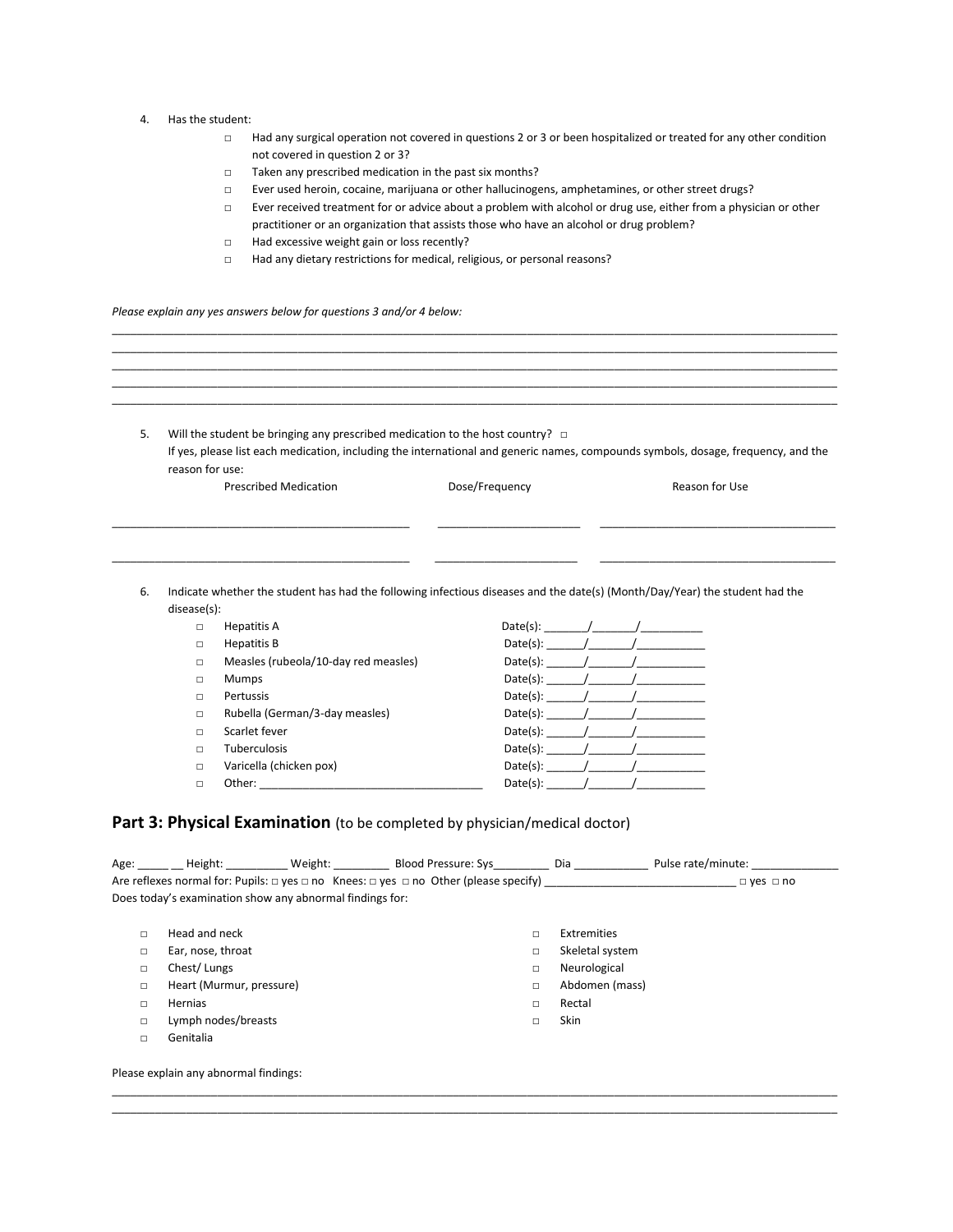#### Part 4: School Immunization Record (to be completed by physician/medical doctor)

**Physician—***The student is required to be immunized for measles, mumps, and rubella (MMR) within the last 10 years to enter school in the United States and some other countries. Previous illness is not accepted as immunization in some schools. Additional immunizations may be necessary to meet state , provincial, and country requirements upon arrival. Please clearly state the dates of each immunization. The student has been immunized against the following diseases:*

| Vaccine                                                                                                                |      | Record date of each advised immunization (MONTH/DAY/YEAR) |     |     |     |
|------------------------------------------------------------------------------------------------------------------------|------|-----------------------------------------------------------|-----|-----|-----|
| Hepatitis A                                                                                                            | 1st  | 2nd                                                       |     |     |     |
| Hepatitis B                                                                                                            | 1st  | 2nd                                                       | 3rd |     |     |
| DPT: Diphtheria                                                                                                        | 1st  | 2nd                                                       | 3rd | 4th | 5th |
| Pertussis (whooping cough)                                                                                             | 1st  | 2nd                                                       | 3rd | 4th | 5th |
| Tetanus (within last 10 years)                                                                                         | 1st  | 2nd                                                       | 3rd | 4th | 5th |
| MMR: Measles (rubeola/10-day red measles)                                                                              |      | 1st -                                                     | 2nd |     |     |
| <b>Mumps</b>                                                                                                           | 1st  | 2nd                                                       |     |     |     |
| Rubella (German/3-day measles) 1st                                                                                     |      | 2nd                                                       |     |     |     |
| Polio                                                                                                                  | 1st. | 2nd                                                       | 3rd | 4th |     |
| Varicella (chicken pox)                                                                                                | 1st  |                                                           |     |     |     |
| Other (specify)                                                                                                        | 1st  | 2nd                                                       | 3rd | 4th | 5th |
| <b>Additional comments:</b>                                                                                            |      |                                                           |     |     |     |
| The student must present evidence of recent (within 3 months) tuberculosis screening. Screening date: (MONTH/DAY/YEAR) |      |                                                           |     |     |     |

Mantoux tuberculin skin test result/diagnosis: \_\_\_\_\_\_\_\_\_\_\_\_\_\_\_\_\_\_\_\_OR QuantiFERON®-TB Gold test result/diagnosis: \_ Was the student ever treated for tuberculosis? □ Yes, date(s): (MONTH/DAY/YEAR) \_\_\_/\_\_\_/\_\_\_\_\_ □ No

If yes, please explain the treatment method:

Did the student ever receive a BCG vaccine? □ Yes, date(s): (MONTH/DAY/YEAR) \_\_/\_\_/\_\_\_\_\_ □ No

#### **Part V—Certification** (to be completed by physician/medical doctor)

I certify that I hold a valid current license to practice medicine and am not an immediate relative of the patient. I certify that I have personally examined the student and reported my findings as noted in the Medical Information pages of this international student medical form and any attached page(s). I further state that all the information I have supplied is true and accurate to the best of my knowledge. Check one:

\_\_\_\_\_\_\_\_\_\_\_\_\_\_\_\_\_\_\_\_\_\_\_\_\_\_\_\_\_\_\_\_\_\_\_\_\_\_\_\_\_\_\_\_\_\_\_\_\_\_\_\_\_\_\_\_\_\_\_\_\_\_\_\_\_\_\_\_\_\_\_\_\_\_\_\_\_\_\_\_\_\_\_\_\_\_\_\_\_\_\_\_\_\_\_\_\_\_\_\_\_\_\_\_\_\_\_\_\_\_\_\_\_\_\_\_\_

□ I have attached \_\_\_\_\_\_\_ additional pages

□ I have not attached additional pages

Check one:

□ I find the student in good health and not suffering from any mental or medical condition(s) that would preclude studying in another country as an international student.

□ I find the student suffering from mental or medical condition(s), as noted in my report, that would preclude studying in another country as an international student.

Check one:

□ I find the student in good health and not suffering from any condition(s) that would preclude participation in sporting/physical activities.

□ I find the student suffering from a condition(s) as noted in my report that would preclude participation in sporting/physical activities.

\_\_\_\_\_\_\_\_\_\_\_\_\_\_\_\_\_\_\_\_\_\_\_\_\_\_\_\_\_\_\_\_\_\_\_\_\_\_\_\_\_\_\_\_\_\_\_\_\_\_\_\_\_\_\_\_\_\_\_\_\_\_\_\_\_\_\_\_\_\_\_\_\_\_\_\_\_\_\_\_\_\_\_\_\_\_\_\_\_\_\_\_

#### **Physician's Name** (please print)

| Address | <u> 2000 - Januar Alexander (h. 1888).</u><br>1900 - Januar Barnett, fransk politik amerikansk politik (h. 1889). |                                                                                  |  |
|---------|-------------------------------------------------------------------------------------------------------------------|----------------------------------------------------------------------------------|--|
|         |                                                                                                                   | State/Province __________Postal Code __________________Country _________________ |  |
|         |                                                                                                                   |                                                                                  |  |
|         |                                                                                                                   |                                                                                  |  |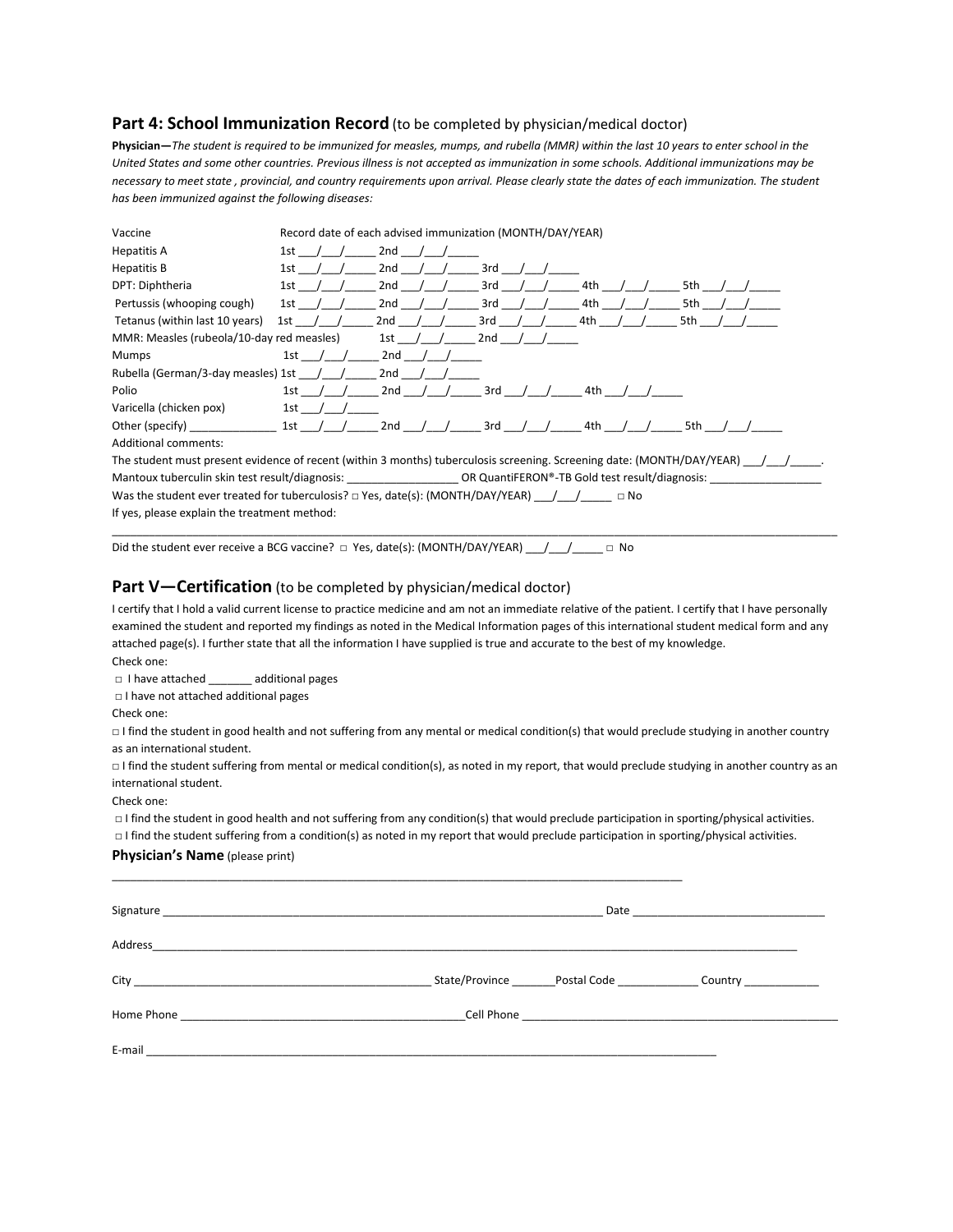# **Dental Information**



Dentist: This student is considering studying abroad as an international student. Insufficient, inadequate, or improper information about the student's dental health, medications, or other problems could endanger this student while overseas. An immediate relative of the student may not complete the dental examination. Student's Full Legal Name

 $\overline{a}$  , and the set of the set of the set of the set of the set of the set of the set of the set of the set of the set of the set of the set of the set of the set of the set of the set of the set of the set of the set

Gender:  $\Box$  Male  $\Box$  Female Date of Birth (MONTH/DAY/YEAR) / /

| Address    |                |             |         |
|------------|----------------|-------------|---------|
| City       | State/Province | Postal Code | Country |
| Home Phone |                | Cell Phone  |         |
| E-mail     |                |             |         |
|            |                |             |         |

Dental Examination

1. Is the student in good dental health?  $\Box$  Yes  $\Box$  No

2. Does the student require dental work at this time?  $\Box$  Yes  $\Box$  No

3. Do you foresee the student requiring any dental work while abroad?  $\Box$  Yes  $\Box$  No

If you answered yes to question 3, please provide detailed information on a separate page (typed or computer-generated with the student's full legal name and date of birth at the top of each page).

I certify that I hold a valid current license to practice dentistry and am not an immediate relative of the patient. I certify that I have personally examined the student and reported my findings as noted above on the Dental Information page of this international student medical form and any attached page(s). I further state that all the information I have supplied is true and accurate to the best of my knowledge. Check one:

□ I have attached \_\_\_\_\_\_ additional pages

□ I have not attached additional pages

**Dentist's Name** (please print)

|        |  | _State/Province __________Postal Code __________________Country _______________ |
|--------|--|---------------------------------------------------------------------------------|
|        |  |                                                                                 |
| E-mail |  |                                                                                 |
|        |  |                                                                                 |